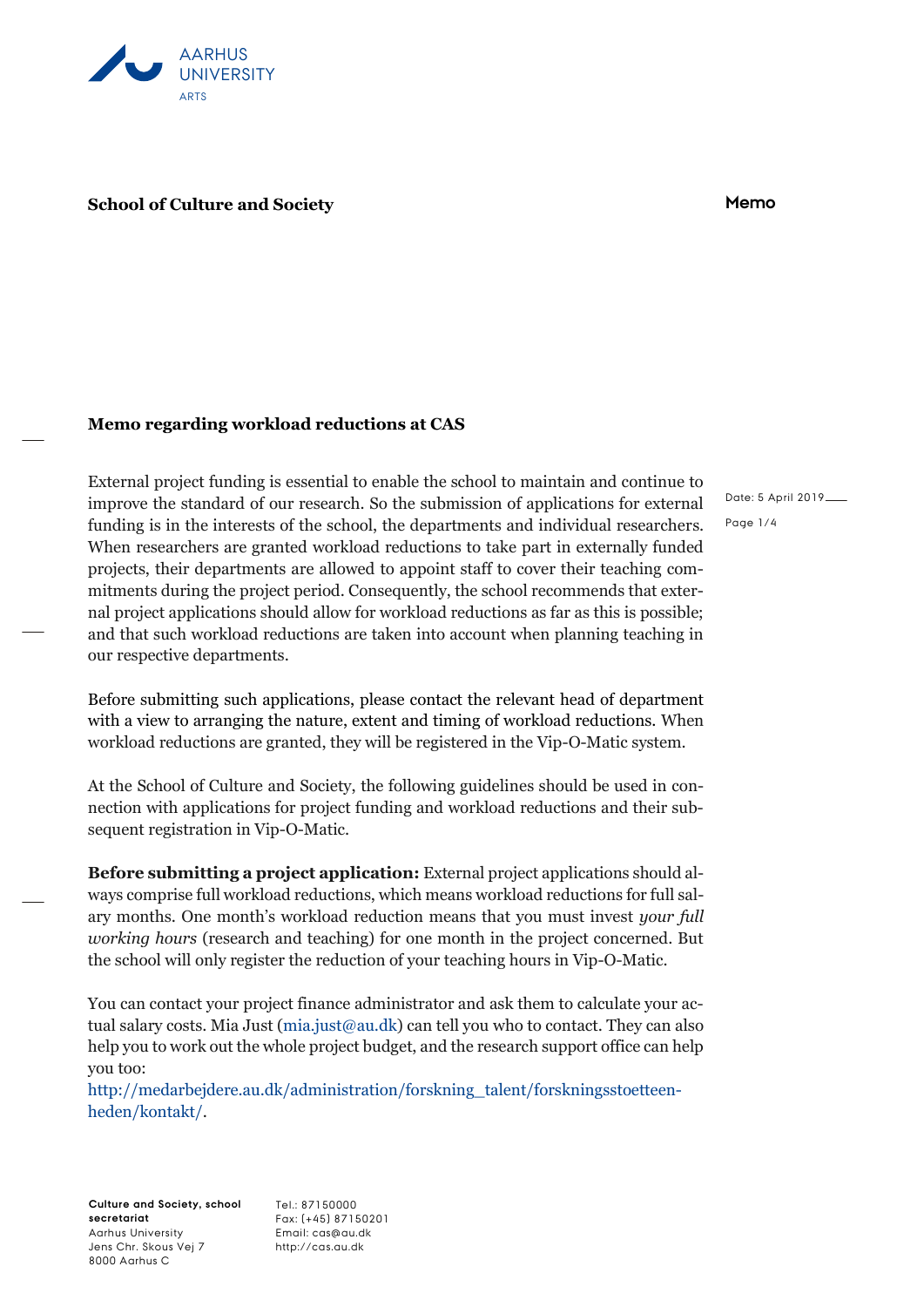

With a view to ensuring that our teaching is always based on research at associate professor or professor level, the school places a strict limit on the number of workload reductions covering teaching alone, unless full workload reductions are not an option. Before submitting applications for funding which does not cover full workload reductions, applicants must arrange the extent to which they can be relieved of their teaching commitments with their head of school and department.

When researchers take part in externally financed projects, the school asks them to contribute co-financing in the form of some of their research time in addition to the months for which they have been granted a workload reduction. The degree of co-financing depends on how much research time the member of staff concerned has available (typically 40% of their working hours), and on any other research commitments during the project period.

Please remember to apply for full cover for travelling expenses, publications, workshops, special IT equipment or other acquisitions; and for funding covering the costs of part-time and full-time technical/administrative staff.

**When you receive your grant:** When you receive confirmation of your grant, please send it to your project finance administrator along with your original application budget. In collaboration with your project finance administrator, you should draw up a timetable of project activities. Your project finance administrator is responsible for gaining the approval of the head of school, and in this connection you will receive an email from the research consultant (with a copy to the relevant head of department) explaining how many hours you can register in Vip-O-Matic.

A full workload reduction relieves you of your teaching commitments and any administrative tasks during the months concerned. But you also undertake to invest your research time in the project during the months for which you have been granted a workload reduction.

NB: Co-financed time is in addition to the months for which a workload reduction has been granted and always consists of research time. Co-financed time is not registered in timesheets, but reveals to your funder that you will probably spend some research time on the project in addition to the time spent during the months for which a workload reduction has been granted.

The timing of workload reductions and the way in which they can be planned in relation to other commitments must be agreed with your head of department.

A full working year consists of 1,643 hours (822 per semester) excluding holidays and public holidays. The vast majority of academic staff at the school spend 60% of their time on teaching and 40% on research.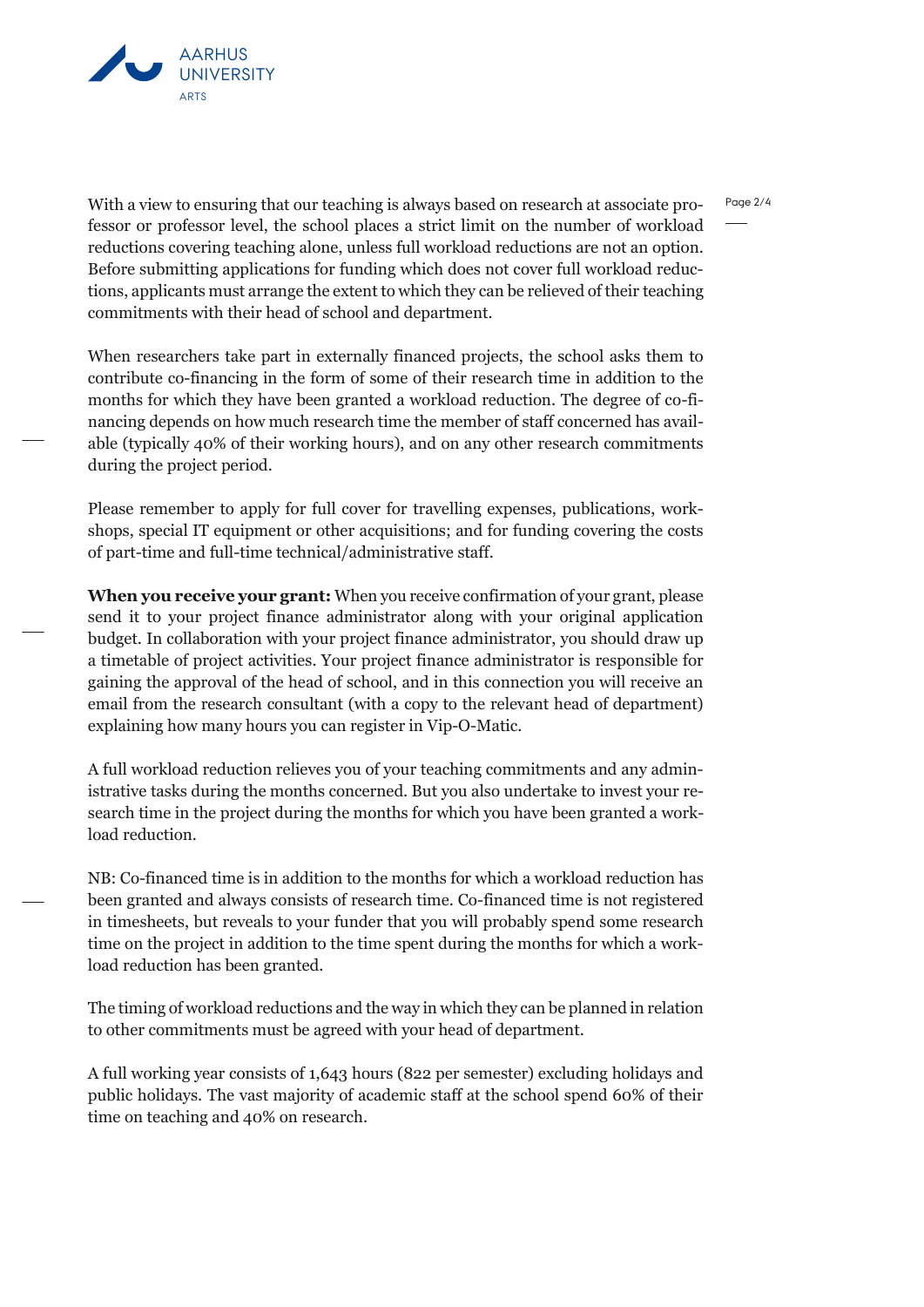

Page 3/4 Once the research time has been deducted, the total number of working hours for teaching and administration is 986, which is 493 hours per semester (1,643 x 0.6 divided by 2).

## **Examples**:

*An associate professor has been granted a full workload reduction for six months and will be registered for (6/12 x 1,643 x 0.6) = 493 hours in Vip-O-Matic. This means that he/she will not have to teach at the school for an entire semester.*

*An assistant professor applies for a full workload reduction for a month and is granted (1/12 x 1,643 x 0.6) = 82 hours, which can be deducted from his/her total working hours in Vip-O-Matic.*

*A professor applies for 2 x 2 months of workload reduction in the same year (4/12 x 1,643 x 0.6) = 328 hours, which can be deducted from the total number of working hours in Vip-O-Matic.*

*An associate professor receives a workload reduction of DKK 75,000 from an external fund. This sum can be converted based on the associate professor's monthly salary ((75,000/50,000)/12 x 1,643 x 0.6) = 123 hours, which can be deducted from the total number of working hours in Vip-O-Matic* 

**Commissioned research:** When the university's staff perform consultancy tasks which could in principle be performed by other people, the university is not allowed to undercut the market. So the following recommended hourly rates must be applied (applicable as of 1 February 2015). Please contact Arts Finance for help to produce tenders and make calculations.

*Income-generating activities – recommended hourly rates (as of 1 April 2019)*

| • Professors:                                               | DKK 1,539 |
|-------------------------------------------------------------|-----------|
| • Associate professors:                                     | DKK 1,220 |
| • Assistant profs./postdocs/research assistants with a PhD: | DKK 1,007 |
| • PhD students/research assistants without a PhD:           | DKK 850   |
| • Students:                                                 | DKK 385   |

When the university's staff take part in research collaborations with external partners other than large public and private foundations – or in commissioned research projects – the school may choose to co-finance such projects, so the hourly rates are subject to negotiation. Please contact the head of school and the research consultant when a specific agreement on the hourly rates of researchers has to be negotiated. This is because